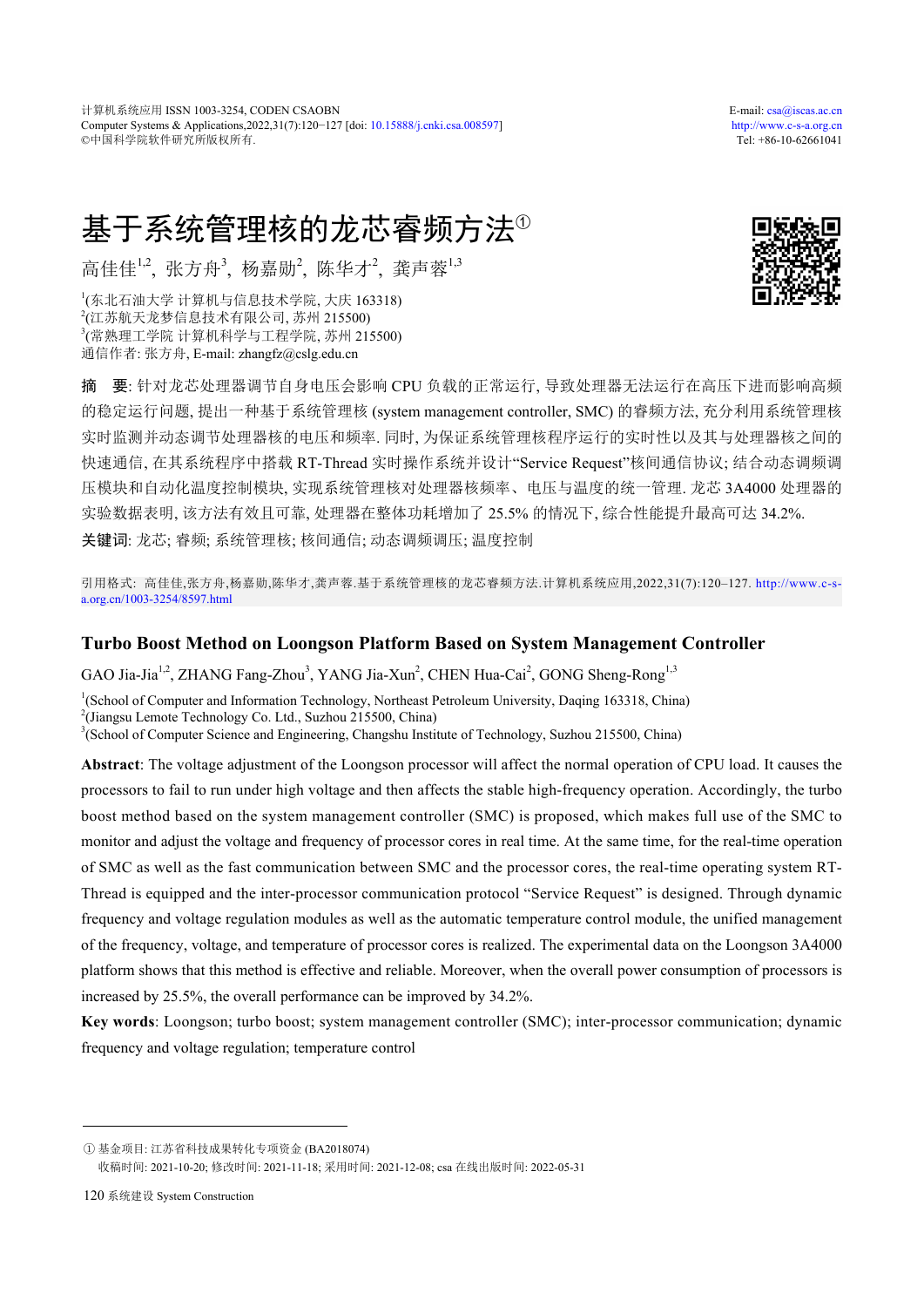处理器设计的中心目标一直是最大限度地利用可 用资源以实现最大性能. 在多核处理器中, 操作情况是 不可预测的: 在有多个就绪的软件线程情况下, 可以通 过并行执行更多线程来提高系统性能; 在其他情况下, 提高单线程性能是改善整个系统性能的唯一途径 [\[1](#page-7-0)] . 为了更好地发挥单线程应用的性能, 处理器制造商相 继提出睿频技术, 其中 Intel 的睿频技术为 turbo boost technology[\[2\]](#page-7-1)、AMD 的睿频技术为 turbo core techno-logy<sup>[\[3](#page-7-2)]</sup>. 睿频技术在动态电压频率调节 (dynamic voltage and frequency scaling, DVFS) 基础上, 增加了允许 CPU 频率超过默频的特性. 与以前通过降低 CPU 时钟频率 和电压来节省能源的 DVFS<sup>[4-[6](#page-7-4)]</sup> 工作相反, 当多核处理 器具有空闲资源时, 睿频技术降低空闲核心的功耗, 提 高活跃核心的 CPU 时钟频率, 侧重于在热设计功耗 (thermal design power, TDP) 范围内最大化处理器性能.

传统商用的睿频技术通过频率和电压调节, 以不 成比例的功率和能源消耗为代价, 实现适度的性能增 益<sup>[[7\]](#page-7-5)</sup>. 睿频由嵌入式硬件控制器的固件控制, 除了启用/ 禁用睿频功能之外, 软件几乎无法控制睿频. 然而仅依 赖固件控制器打开睿频功能, 无法最大化睿频的效果. 针对上述问题, 不少学者在传统睿频的基础上进行研 究与改进. Richins 等人[[8](#page-7-6)] 根据应用程序特性来激活/ 停用睿频来加速串行和并行代码的执行. Kondguli 等人[\[1](#page-7-0)] 提出自适应睿频技术, 设计前瞻线程了解代码 行为, 将资源投入到具有最佳估计性能收益的核心中. Marques 等人<sup>[\[9](#page-7-7)]</sup> 将睿频技术与动态并发节流技术 (dynamic concurrency throttling, DCT) 结合来加速顺序代 码、平衡线程的并行执行. Zahedi 等人<sup>[\[10\]](#page-7-8)</sup> 提出了一种 计算冲刺的架构, 将频率和电压提升到超过 TDP 水平, 并运行几秒, 同时根据应用程序阶段和系统条件决定 是否冲刺. Leva 等人<sup>[[11](#page-7-9)]</sup> 将冲刺应用作为基于时间/事件 的混合系统进行分析, 来获得稳定性和性能.

龙芯在处理器动态调频方面也有相应研究. 顾丽 红等人<sup>[[12\]](#page-7-10)</sup> 根据龙芯 2F 单核处理器支持软件配置多种 不同 CPU 主频的特性, 编写 CPUFreq 的驱动代码, 实 现龙芯软件层的动态调频的方法; 在龙芯 3A1000 多核 处理器中, 因其各个核心频率不能独立调节, 陈华才等 人[[13](#page-7-11)] 将动态调频和自动调核结合, 实现单独为每个核 设置不同的频率. 龙芯现有的动态调频均是在默频范 围内进行调节, 当处理器需要运行在超过默频的高频 时, 处理器电压需调节到高压, 否则处理器将无法稳定 运行在超过默频的高频, 从而无法实现睿频功能. 然而 在龙芯动态调压方面的研究较少. 现有的龙芯处理器 多数运行在恒定电压, 而龙芯 3A4000 处理器若利用处 理器核来调节自身电压则会有以下问题: (1) 影响 CPU 负载的正常运行: 在调频调压过程中, 处理器核需实时 监测自身的频率和电压的状态, 即处理器核直到一次 调频调压结束后才会去运行 CPU 负载, 而调频调压涉 及到硬件操作, 完成调频调压的时间无法确定, 若系统 运行进行多次的调频调压操作, 那么处理器核将无法 正常运行 CPU 负载; (2) 缺少对温度的控制: 由于系统 将温度和频率割裂管理, 当处理器运行在高压高频时, 芯片的温度会上升, 若此时对温度控制管理不及时, 芯 片将会面临被烧坏的风险. 同时, 现有的 Intel、AMD 睿频技术由于处理器指令集和微架构的差异、代码闭 源等因素, 无法将睿频技术直接从 Intel 或 AMD 平台 移植到龙芯平台. 针对上述问题, 本文根据龙芯 3A4000 设计的特点和 Intel、AMD 平台的睿频思想<sup>[[14](#page-7-12),[15](#page-7-13)]</sup>, 提出 龙芯平台基于系统管理核 (system mangement controller, SMC) 的睿频方法, 利用 SMC 实时监测调节处理器核的 频率和电压, 同时, 利用 SMC 监测并控制芯片的温度, 最终实现综合考量频率、电压、温度的龙芯睿频技术.

# 1 基于 SMC 的龙芯睿频设计

#### **1.1** 总体框架设计

睿频技术需要处理器硬件和软件支持. 在硬件支 持方面, 龙芯 3A4000 处理器在硬件上支持多种分级电 源状态[[16](#page-7-14)], 利用处理器核分频设置寄存器可设置各个 核的主频, 利用电源管理芯片 (power management IC, PMIC) 可管理处理器核的电压; 在软件支持方面, 睿频 技术基于 Linux 内核的 CPUFreq 子系统<sup>[[17](#page-7-15)]</sup> 实现, 提供 龙芯 3A4000 的 CPUFreq 驱动就可以使用 CPUFreq 提供 的调频策略, 如 Ondemand、Conservative、Performance 等频率调节策略.

基于 SMC 的龙芯睿频的整体流程如下: 首先, 龙 芯 3A4000 的每个处理器核根据用户接口传递的参数 或 CPUFreq governor 中的调频策略来确定其要调节的 目标频率并通过 CPUFreq core 模块传递给 CPUFreq driver 模块; 接着, 处理器核获取到 CPUFreq driver 模 块中的目标频率后向 SMC 下达调频命令; 最后, SMC 根据命令去调节频率、电压等相关寄存器的值, 并将 执行完成后的结果反馈给处理器核. 同时在 SMC 中加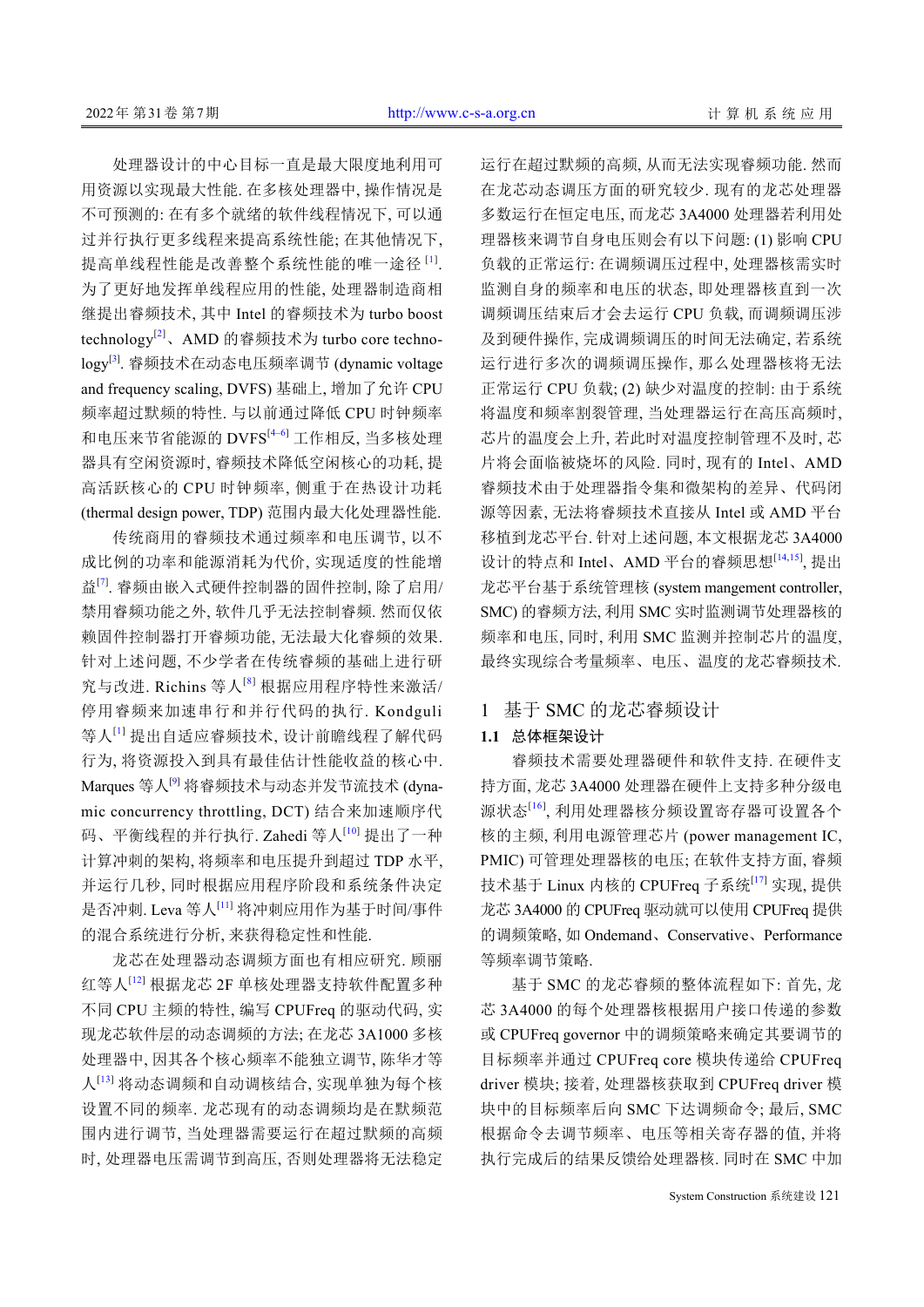入温度控制功能, 并实时监控处理器核的频率电压温 度状况. 龙芯 3A4000 基于 SMC 实现睿频的整体框架 图[如图](#page-2-0) [1](#page-2-0) 所示.



图 1 基于 SMC 的龙芯睿频总体框架图

#### <span id="page-2-0"></span>**1.2 SMC** 的功能设计

[由图](#page-2-0) [1](#page-2-0) 可知, 龙芯 3A4000 基于 SMC 的睿频方法 主要分为处理器核部分 (CPUFreq 子系统) 和 SMC 两 部分. 其中 SMC 部分需要包含动态调频调压功能、温 度控制功能、与处理器核交互功能.

为了更好地在 SMC 上开发功能、管理 SMC 以 及保证 SMC 的实时性, 本文基于 RT-Thread 实时操 作系统的线程调度功能模块化地编写 SMC 的各个 功能模块, 基于 RT-Thread 系统的 SMC 功能设计如 [图](#page-2-1) [2](#page-2-1) 所示.

[图](#page-2-1) [2](#page-2-1) 中主要有 3 个线程: 采样线程、决策线程和 指令线程. 采样线程主要运行温度模块来获取处理器 核的温度; 决策线程主要有 3 部分: 根据温度调节风扇 转速模块、频率调节模块和电压调节模块; 指令线程 主要运行指令模块, 接收并处理来自处理器核的命令, 实现处理器核和 SMC 的交互功能. SMC 的指令模块 收到处理器核的命令后, 决策线程根据命令对相应模 块做出相对应的改变, 实现频率和电压的调节功能. 同 时, 采样线程会一直读取芯片的温度, 温度过高时会提 高风扇转速并降低频率和电压, 实现 SMC 对处理器核 温度控制的功能. SMC 基于 RT-Thread 实时操作系统 循环调度这 3 个线程, 实现对处理器核电压、频率、 温度的实时监测与调节.



<span id="page-2-1"></span>图 2 基于 RT-Thread 系统的 SMC 功能设计图

## 2 基于 SMC 的龙芯睿频实现

## **2.1** 调频调压功能

龙芯 3A4000 利用处理器核软件分频设置寄存器对 处理器核进行调频设置, 该寄存器每 4 位为一个频控 域, 每个频控域控制一个处理器核, 其中频控域的低 3位为分频系数, 提供多种分级频率<sup>[\[18\]](#page-7-16)</sup>. 当龙芯 3A4000 处 理器通过睿频将最高频率从 1 800 MHz 变为 2 000 MHz 时, 处理器频率被分为 10 个等级, 频率表[如表](#page-2-2) [1](#page-2-2) 所示. 根据电压芯片能承受的最大电压来确定处理器能稳定 运行的最高频率.

<span id="page-2-2"></span>

|    | 表 1      | 龙芯 3A4000 频率表 |
|----|----------|---------------|
| 等级 | 频率 (MHz) | 处理器/PLL状态     |
|    | 187      | Idle          |
| 2  | 375      | Idle          |
| 3  | 562      | Idle          |
| 4  | 750      | Idle          |
| 5  | 937      | Normal        |
| 6  | 1125     | Normal        |
| 7  | 1312     | Normal        |
| 8  | 1500     | Normal        |
| 9  | 1750     | <b>Boost</b>  |
| 10 | 2000     | Boost         |

龙芯 3A4000 通过锁相环 (phase locked loop, PLL) 来调节处理器的频率, 每个时钟配置有 3 个参数: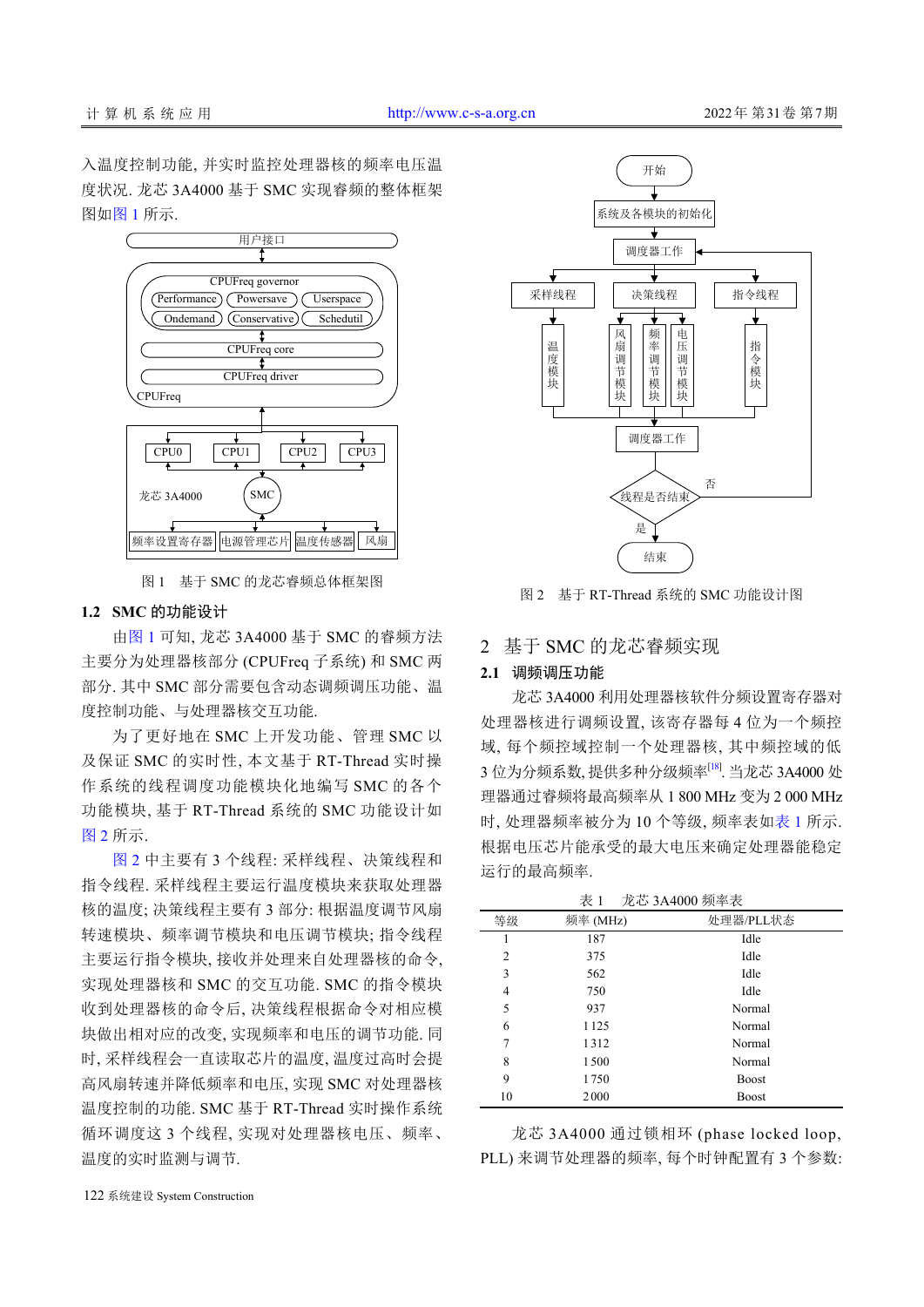*DIV\_REFC*、*DIV\_LOOPC* 和 *DIV\_OUT*. 根据 3 个参数 经式 (1) 可得出最终的时钟频率:

*f req* = (*OSC*\_*FREQ*/*DIV*\_*REFC* × *DIV*\_*LOOPC*) /*DIV*\_*OUT* (1)

其中, *OSC\_FREQ* 为外部参考时钟频率, 设为 100 MHz. 为了减少对 PLL 和电压的修改, 根据处理器运行 的频率将处理器分为 3 个状态: 空闲 (idle) 状态、普 通 (normal) 状态和睿频 (boost) 状态, 同时依次从低到 高对应着 PLL 的 3 个等级, [如表](#page-2-2) [1](#page-2-2) 的第 3 列所示. 通过 设定最高分频系数和最低分频系数对调频调压的范围 进行限制, 其中空闲状态下调节频率的最高等级为 4, 即 750 MHz; 普通状态下调节频率的最高等级为 8, 即 1 500 MHz; 睿频状态下调节频率的最高等级为 10, 即 2 000 MHz. 当 PLL 状态改变时, 相对应的时钟参数 *DIV\_ REFC*、*DIV\_LOOPC*、*DIV\_OUT* 都需要重新设置. 同 时, 为了保持请求一致性, HyperTransport (HT)、片上

网络 (network-on-chip, NoC)、共享缓存 (share cache)、 静态随机存储器 (static random-access memory, SRAM) 也会进行相应的分频操作.

由于现有一个 PMIC 控制 4 个处理器核的电压, 因此要根据 4 个处理器核中的最高频率来判断 PLL 的 最终状态. 电压会随着 PLL 状态的改变而改变, 空闲状 态时电压为 1 V, 普通状态时电压为 1.15 V, 睿频状态 时电压为 1.4 V. 当 PLL 状态升级时, 先升压再升频; 当 PLL 状态降级时, 先降频再降压. SMC 通过 I2C 控 制 PMIC 实现对处理器核电压的控制. 电压值以毫伏 (mV) 为单位, 并经过式 (2) 转换得到最后的数据, 将最 后得到的数据写进 uP9512s 电压芯片, 最终实现调节 处理器核电压的功能.

*V* = (*volt* × 1000 − 210000) /6587 (2) SMC 调节处理器核的频率和电压的整体流程如 [图](#page-3-0) [3](#page-3-0) 所示.



图 3 SMC 的循环调频调压流程图

<span id="page-3-0"></span>由[图](#page-3-0) [3](#page-3-0) 可知, SMC 先获取处理器核温度, 然后根 据温度调节风扇的转速, 接着根据 4 个核中的最高频 率判断 PLL 等级等信息来得出最终的 PLL 等级, 最后 根据 PLL 等级调整处理器核频率电压以及系统其它组 件的频率. SMC 的主线程会一直循环运行这个流程, 实现对处理器核频率、电压、温度的实时监测和统一 管理.

#### **2.2** 温度控制功能

温度控制模块是根据传感器获取的温度改变脉冲 宽度调制 (pulse width modulation, PWM) 的占空比来 调节相对应的风扇转速, 以此实现芯片的降温, 达到保 护芯片的目的.

龙芯 3A4000 内部集成两个温度传感器, 可以通过 采样寄存器进行观测, 在调频时对处理器核的温度进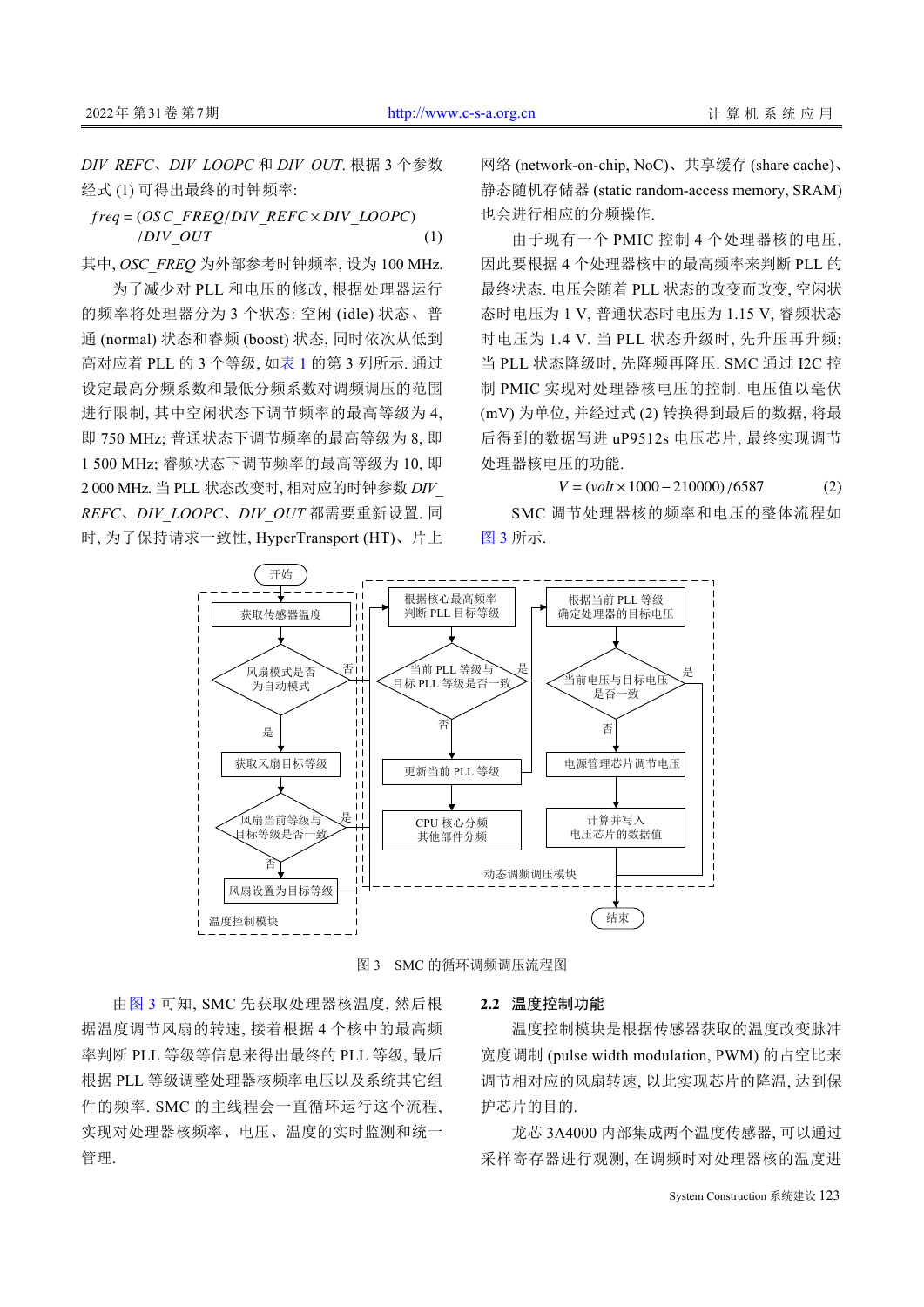行判断, 判断是否超过设定的安全温度, 若超过则降频. 读取的寄存器的值经过式 (3) 的计算得出最后处理器 核的温度.

*T emp* = [(*data*&0xFFFF)×731] /0x4000−273 (3) 其中, *data* 为从温度采样寄存器读取的值. 处理器工作 时的温度范围应为–40 ℃ 至 125 ℃, 即 *Temp* 的取值范 围在–40 ℃ 至 125 ℃ 之间.

SMC 根据获取到的温度进行风扇转速的调节. 龙 芯 3A4000 处理器采用自研的 7A1000 桥片, 将桥片集 成的 PWM 接口和对处理器核的温度监测相结合, 并 应用于散热器风扇的转速控制上. PWM 调节风扇转速 根据不同温度会有不同的占空比从而风扇会有不同的 转速, 温度越高, 占空比越高, 风扇转速就越快. 利用 PWM 的低脉冲宽度寄存器用来配置 PWM 输出的周 期信号的低电平, 脉冲周期宽度寄存器用来配置总周 期的长度, 单位为 PWM 模块的时钟周期. 设置总周期 长度为 255, 通过改变低电平的长度来改变占空比, 实 现对风扇转速的控制. 本文将风扇转速划分为 5 个等 级, [如表](#page-4-0) [2](#page-4-0) 所示.

<span id="page-4-0"></span>表 2 风扇转速等级表

| 等级 | 温度下限(℃) | 温度上限 (℃) | 高电平长度 |
|----|---------|----------|-------|
|    | $-40$   | 15       | 30    |
| 2  | 15      | 40       | 100   |
| ٦  | 40      | 50       | 150   |
|    | 50      | 70       | 175   |
|    | 70      | 125      | 255   |
|    |         |          |       |

风扇有两种模式, 一种为人工 (manual) 模式, 一种 为自动 (auto) 模式, 将风扇设置为自动模式, 在调频调 压的过程中, SMC 会一直根据从传感器获取的温度按 [照表](#page-4-0) [2](#page-4-0) 来调节风扇的转速.

## **2.3 SMC** 与处理器核的交互功能

2.3.1 核间通信

由于处理器核和 SMC 是相互独立的核, 需建立核 间通信才能完成命令的传递和结果的反馈. 选取处理 器核和 SMC 共享的、均能访问到的 32 位邮箱寄存器 作为中间传递寄存器并进行核间通信. 处理器核将命 令内容放在邮箱寄存器中, SMC 的指令模块轮询读取 命令并根据命令进行相对应的操作. SMC 处理完成后, 将反馈给处理器核的结果放在邮箱寄存器, 处理器核 轮询读取结果. [图](#page-4-1) [4](#page-4-1) 为处理器核和 SMC 利用邮箱寄存 器进行核间通信的大致过程.

为保证处理器核和 SMC 之间的快速通信, 在核间

通信的基础上, 设计了一套"Service Request"的通讯协 议. 在寄存器的内部定义了一个 smc\_message 的结构 体, smc\_message 由 1 位命令是否完成的标志位 complete、 7 位命令类型 cmd 和 24 位参数 arg 组成, 以此来建立 各种命令. 处理器核按照"Service Request"协议向 SMC 下达的命令可分为特征使能、获取频率等级、获取频 率信息、获取特征和设置频率等级. 其中, 当命令为调 频时, 参数为频率索引.

<span id="page-4-1"></span>

图 4 SMC 和处理器核的核间通信过程

#### 2.3.2 处理器核的驱动支持

正如第 1.1 节所述, 龙芯 3A4000 处理器实现睿频 技术需添加相应的 CPUFreq 驱动支持. 在 SMC 功能 大致实现后, 将龙芯 3A4000 处理器的相关参数提交 给 CPUFreq 子系统, 往 CPUFreq core 模块注册相应的 驱动. 在龙芯 3A4000 的 CPUFreq driver 模块中定义 cpufreq\_driver 类型的 loongson3\_cpufreq\_driver 变量, 该变量中需实现的几个具体的功能函数如下:

(1) init(): 在注册龙芯驱动时调用, 具体的工作是 初始化 cpufreq\_policy 等相关的数据结构; 提供 10 级 频率表等.

(2) verify(): 校验 CPUFreq governor 调频策略提供 的目标频率的有效性.

(3) target\_index(): 在切换频率时调用. 根据要调节 的目标频率在频率表中找到对应的频率索引.

(4) get(): 获取当前 CPU 的频率.

(5) exit(): 在驱动退出时调用.

当处理器核根据调频策略确定要调节的目标频 率后, 经过 CPUFreq driver 中的 target\_index() 函数指 针从[表](#page-2-2) [1](#page-2-2) 频率表中得出相应的目标频率索引. 处理 器核将频率索引作为调频命令的参数通过核间通信 发送给 SMC. 龙芯基于 SMC 的睿频流程图[如图](#page-5-0) [5](#page-5-0) 所示.

[图](#page-5-0) [5](#page-5-0) 分成左右两部分, 分别对应着处理器核和 SMC. 处理器核在向 SMC 下达调频命令后, 剩下的调频步骤 全都在 SMC 内完成, 处理器核只需要轮询读取邮箱寄 存器的内容, 根据内容判断是否调频成功. 此种睿频方 法可以使处理器核在不影响正常 CPU 负载运行的情 况下进行快速的调频调压. 同时, SMC 会一直循[环图](#page-3-0) [3](#page-3-0) 的调频调压的整个逻辑流程, 实时监测并调节处理器 核的频率、电压和温度状态. 最终在龙芯平台上既实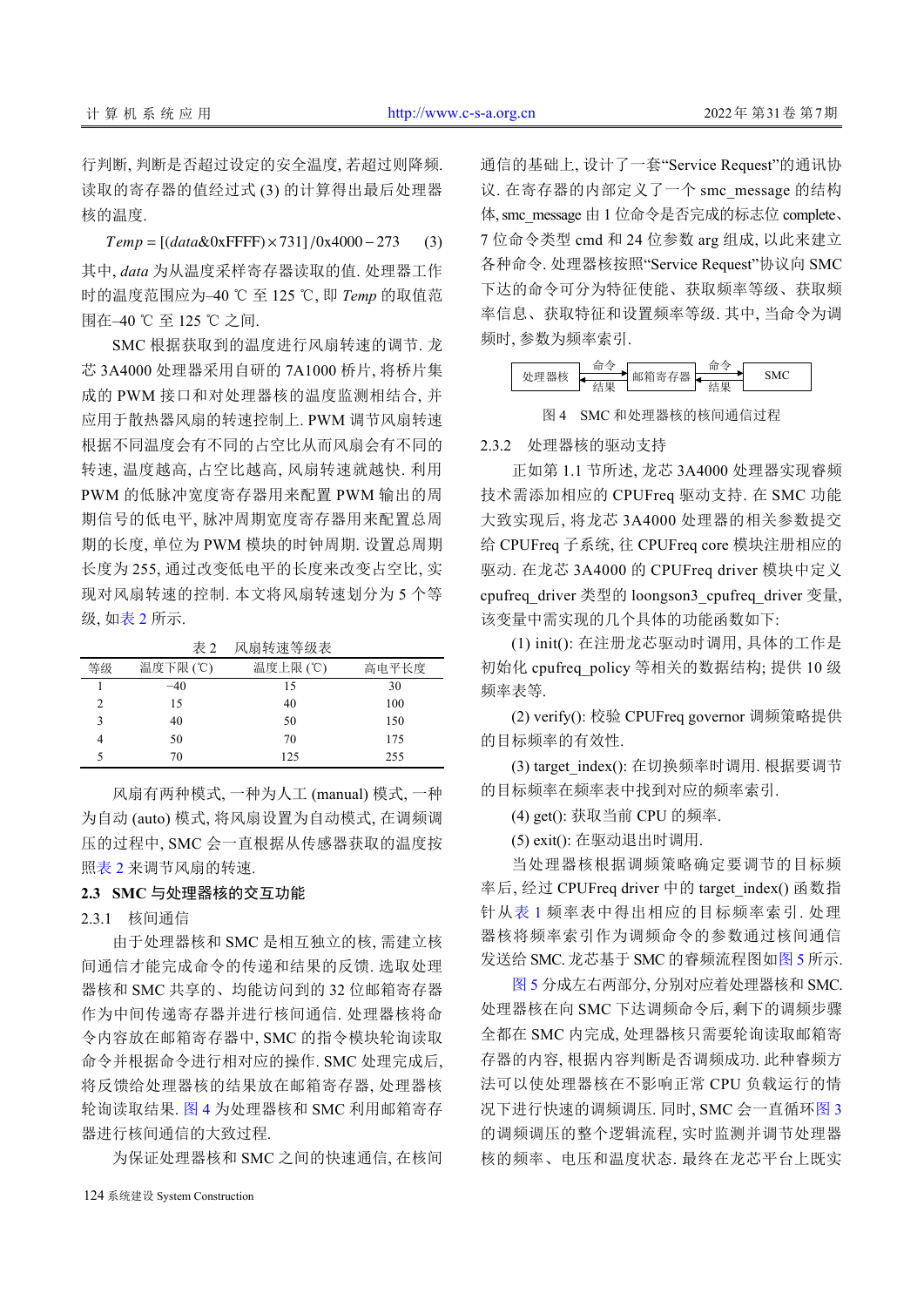现了根据 CPU 负载进行动态调频调压又实现了对频 率、电压、温度综合考量的睿频方法.



<span id="page-5-0"></span>图 5 龙芯 3A4000 基于 SMC 实现处理器核睿频流程图

## 3 实验测试与分析

本节通过实验从性能和功耗两方面对本文提出的 基于 SMC 的睿频方法进行综合评估. 实验平台是龙 芯 3A4000 处理器, 操作系统为 Fedora 28, 使用 Linux 内核 5.4.66, 内存为 DDR4 2400 8 GB 内存. 龙芯 3A4000 默认的标准频率是 1.8 GHz, 此时处理器核的电压为 1.25 V, 系统运行期间频率和电压都不会改变. 当处理 器核检测到 SMC 有调频功能时, 在/sys/devices/system/ cpu/cpufreq 文件夹下会生成 boost 文件, 手动将 boost 置 1 后, 处理器的最高频率变为 2 000 MHz, 此时处理器 核开启睿频功能, 即基于 SMC 的龙芯睿频方法生效. 用"lscpu"命令可查看当前处理器的相关信息, [图](#page-5-1) [6](#page-5-1) 为 龙芯 3A4000 处理器开启睿频后的处理器信息图.

由[图](#page-5-1) [6](#page-5-1) 可知, 此时, 处理器支持的最高频率为 2 000 MHz, 最低频率为 187 MHz, 分别与[表](#page-2-2) [1](#page-2-2) 的第 10 级和第 1 级频率相对应.

实验将现有的没有睿频功能的情况 (频率为默频 1.8 GHz、电压恒为 1.25 V) 和开启睿频功能的情况 (即本文提出的基于 SMC 的睿频方法生效后的情况, 最高频率为 2 GHz、电压最高为 1.4 V) 进行对比. 为 了更好地分析开启睿频功能后的性能和功耗情况, 又 将开启睿频功能的情况细分为采取 Ondemand (按 需) 策略的睿频情况和 Performance (性能) 策略的睿频 情况. 其中 Ondemand (按需) 策略会根据运行时的 CPU 负载动态调节频率, Performance (性能) 策略会让处理 器一直运行在最高频.



<span id="page-5-1"></span>图 6 龙芯 3A4000 处理器开启睿频的处理器信息图

实验分为两个部分: 第 1 部分使用 Unixbench 基 准程序来获得 3 种情况的综合性能数据; 第 2 部分获 得 3 种情况在运行 Unixbench 基准程序时的功耗情况.

#### **3.1** 性能测试

本节采用性能测试工具 Unixbench 测试 3 种情况 下的龙芯 3A4000 处理器的综合性能. Unixbench 从系 统调用、IO 读写、进程、管道、运算等多方面进行性 能测试, 能较为全面地综合评价系统各方面性能, 其默 认测试集由 dhry、whets、execl、fstime、fsbuffer、 fsdisk、pipe、context1、spawn、syscall、shell1 和 shell8 这 13 个基准测试程序组成, 具体描述如[表](#page-6-0) [3](#page-6-0) 最 后一列所示.

Unixbench 测试默认会运行单路和 4 路并行测试. 由于本实验环境中, 一个电压芯片控制 4 个处理器核 的电压, 当处理器开启睿频功能并处于满负载时, 处理 器频率会调节到最高频, 电压会被调节到最高压, 此时 4 个处理器核的频率均可以调节到最高频率. 为了更好 地体现睿频后性能提升的效果, 取 4 路并行测试结果 进行分析, 使用"./Run -c 4 index"命令对所包含的测试 程序进行 4 路测试. 龙芯 3A4000 在 3 种情况下运行 Unixbench 性能测试的结果[如表](#page-6-0) [3](#page-6-0) 所示, 第 2–13 行分别 对应着 Unixbench 中的各项性能测试的名称、3 种情况 各项性能测试分数以及对性能测试项的描述, 最后一 行是 Unixbench 测试得出的 3 种情况的综合性能分数.

从[表](#page-6-0) [3](#page-6-0) 的最后一组 (system benchmarks index score) 综合性能分数来看, 睿频后处理器无论是运行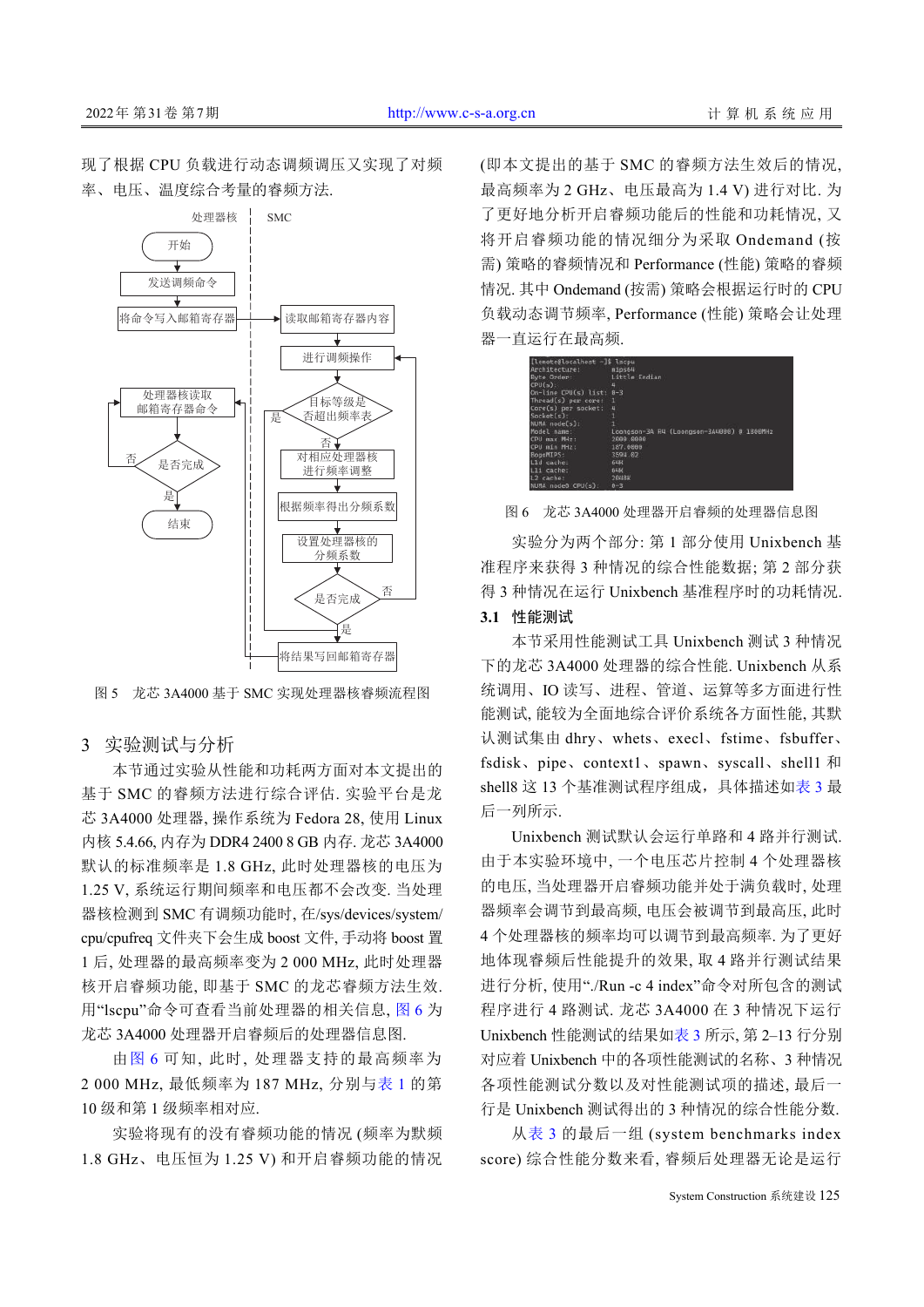CPU 密集型任务 (dhrystone、whetstone、pipe throughput、 system call overhead) 还是 IO 密集型任务 (文件系统相 关任务 file copy) 还是进程创建、切换相关任务 (excel throughput、pipe-based context switching、process creation、shell scripts) 都可以看到睿频带来的性能提 升, 并且处理器无论是采用按需策略还是性能策略, 综 合性能都有一定的提升, 其中按需策略性能提升了约 25.6%, 性能策略性能提升了约 34.2%. 因为采用性能 策略时处理器一直运行在最高频, 按需策略在任务切 换空隙时处理器负载降低, 处理器核运行的频率随之 降低, 运行测试程序时为满负载状态, 处理器核的频率又 会回到最高频, 所以按需策略相较性能策略分数略低.

<span id="page-6-0"></span>表 3 龙芯 3A4000 处理器 3 种情况下运行 Unixbench 性能测试结果表

|                               | 没有睿频功能               | 开启睿频功能 | 开启睿频功能 | 测试程序描述                     |
|-------------------------------|----------------------|--------|--------|----------------------------|
| 测试程序                          | $(1800 \text{ MHz})$ | (按需策略) | (性能策略) |                            |
| dhry                          | 4073.6               | 5329.4 | 5398.1 | 测试整数和逻辑运算性能                |
| whets                         | 1427.8               | 1903.0 | 1907.5 | 测试浮点运算性能                   |
| execl                         | 2070.6               | 2541.5 | 2696.2 | 测试每秒钟可执行的execl次数           |
| fstime                        | 585.6                | 772.8  | 809.4  | 测试250 MB文件传输数据的速率          |
| fsbuffer                      | 365.4                | 488.0  | 499.5  | 测试16 MB文件传输数据的速率           |
| fsdisk                        | 1289.8               | 1607.2 | 1720.4 | 测试3.9 GB文件传输数据的速率          |
| pipe                          | 2167.1               | 2901.4 | 2975.2 | 测试每秒钟一个讲程向管道写512字节数据并读回的次数 |
| context1                      | 1225.1               | 1646.3 | 1693.9 | 测试每秒钟两个讲程通过管道交换数据的次数       |
| spawn                         | 985.2                | 1088.7 | 1293.3 | 测试每秒钟一个讲程创建子讲程并收回的次数       |
| shell1                        | 2248.7               | 2256.2 | 2874.3 | 测试每秒钟一个进程并发执行一个脚本的一个拷贝的次数  |
| shell <sub>8</sub>            | 2173.2               | 2657.3 | 2791.5 | 测试每秒钟一个进程并发执行一个脚本8个拷贝的次数   |
| syscall                       | 1562.3               | 2093.5 | 2127.8 | 测试一次系统调用的代价                |
| system benchmarks index score | 1418.5               | 1781.2 | 1903.6 | 综合性能分数                     |

#### **3.2** 功耗测试

在功耗测试中, 在 3 种情况运行 Unixbench 测试 的同时, 利用功率计 66205 测量整机功耗, 并计算得出 平均功耗进行对比, 功耗测量结果[如表](#page-7-17) [4](#page-7-17) 所示.

[由表](#page-7-17) [4](#page-7-17) 可知, 在空闲状态下, 处理器睿频后采用按 需策略时功耗最低, 原因是空闲状态下处理器一直处 于最低频率 187 MHz, 与处理器没有睿频功能时一直 运行在 1 800 MHz 时的功耗相比, 功耗降低了 33.4%. 处理器采用性能策略时运行频率一直在 2 000 MHz, 与 其恒运行在 1 800 MHz 频率功耗相比, 略有提升.

在运行 Unixbench 测试程序期间, 处理器开启睿 频功能采用按需策略与其采用性能策略相比, 因按需 策略不会一直运行在最高频, 所以功耗较低; 但由于 Unixbench 测试大多数情况都是处理器满负载的情况, 所以处理器运行这两个策略之间的功耗相差不大. 处 理器采用按需和性能策略比其恒运行在 1 800 MHz 时 平均功耗分别提高了 23.3%、25.5%. 除了频率和电压 的升高, 还有散热的问题也会导致整体功耗的提高.

综合第 3.1 节的性能测试和第 3.2 节的功耗测试 结果, 龙芯 3A4000 基于 SMC 的睿频方法与未进行睿 频的情况相比, 按需策略满负载时性能提升了 25.6%、 功耗提高了 23.3%, 空闲时功耗降低了 33.4%; 性能策 略满负载时性能提升了 34.2%、功耗提高了 25.5%, 空 闲时功耗相差不大. 由此得出, 龙芯 3A4000 基于 SMC 的睿频方法虽增加了功耗, 但性能提升的效果更 明显. 在实际情况中, 处理器不会一直运行在满负载的 情况下, 使用按需策略动态调节电压和频率, 既可以在 高负载的时候提高处理器的频率和电压来提高运算能 力, 也可以在低负载的时候降低处理器的频率和电压 来降低能耗. 用户可以根据自己的需求选择是否开启睿 频、选择合适的调频策略, 以此来满足更好的用户体验.

## 4 结论与展望

龙芯 3A4000 之前的处理器无法动态调节自身电 压, 这不仅阻碍了频率提升到高频, 也阻碍了能耗的节 约. 本文提出了基于 SMC 的睿频方法, 让龙芯 3A4000 处理器可以运行在超过默认频率的高频, 在提高电压来 维持高频稳定运行的同时, 对处理器芯片温度进行监测 保护, 提高了系统可靠性. 通过性能测试和功耗测试来 验证该方法的可行性, 实验结果表明, 该方法有效且可靠.

未来的研究工作在完善 SMC 温度散热控制、电 压细粒度快速调节的同时, 还要完善龙芯平台下的调 频策略等, 使龙芯处理器能提升到更高的主频, 达到能 耗和性能之间更好的平衡点.